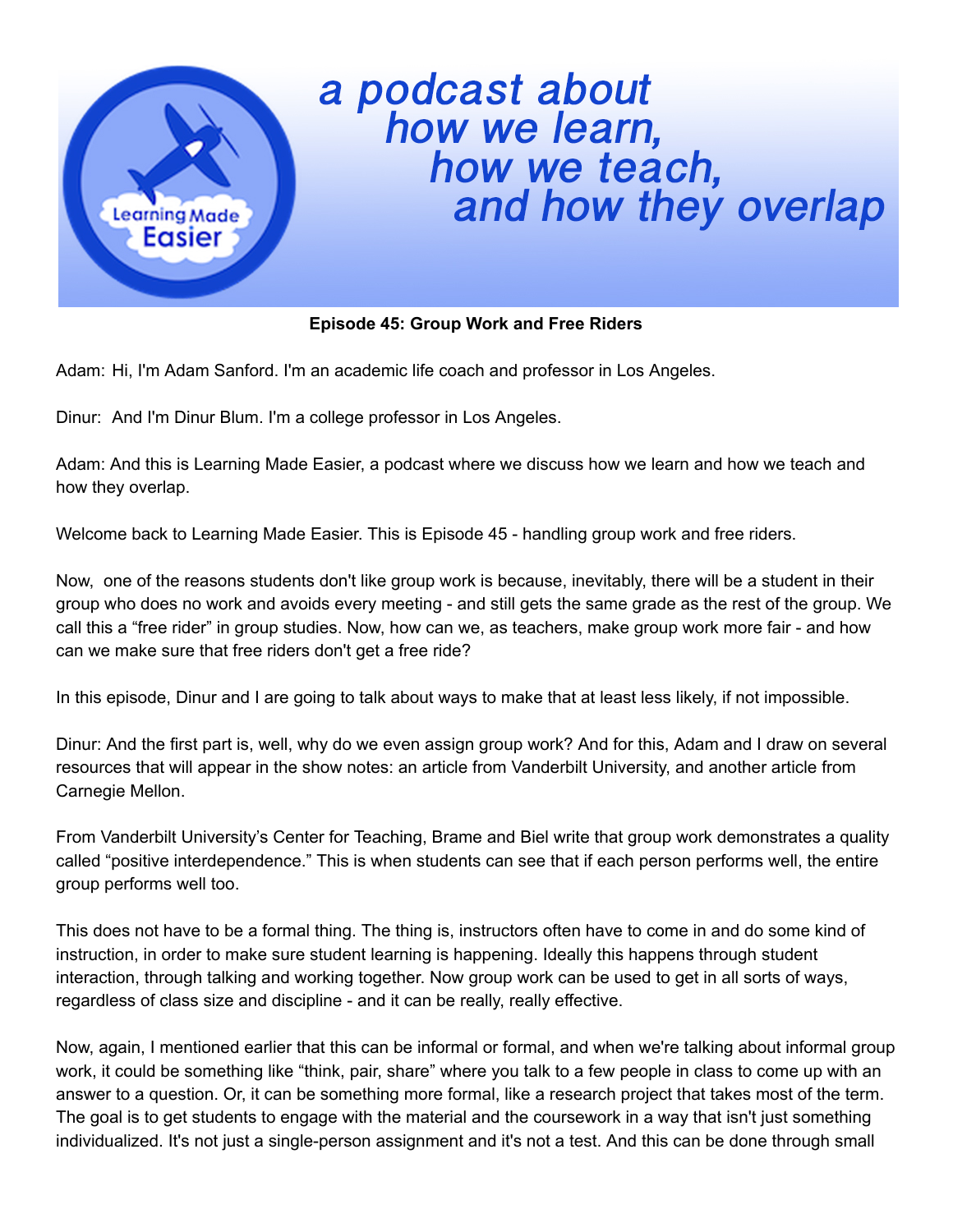group work in the classroom, study groups outside of class that students get credit for, or full group projects. And this is really good preparation for the workplace, because a lot of workplaces demand the ability to work well in groups.

Adam: And according to Carnegie Mellon, there are many benefits of group work. More people are doing the work, which makes it work easier. You get multiple perspectives on how to get the work done, so you kind of avoid that "I have the only right way." And it's often more fun to know that you're not the only one who has to work toward this goal, and you're not the only one who's feeling the pressure of getting it done.

Students also develop a ton of skills by doing group work, and these are skills that are so needed in the workplace. And the students who have done well in groups? Carnegie Mellon reports that these students are more likely to stay in school, they're more likely to learn more while they're in school, and more likely to be successful in college. So the advice, from Carnegie Mellon's Eberly Center, is to create group works that emphasizes both group skills and individual skills.

So this can include: taking a complex task and breaking it down into small steps; learning how to manage your time; understanding how to discuss and explain issues and ideas to each other and to outsiders; giving and receiving feedback; learning how to challenge other people's positions and assumptions (and your own); and getting better at communication, generally.

Now these are usually seen as individual-level skills, but group work also helps students learn how to cope with problems that are more complex than they can do on their own, and it also helps them learn how to delegate, how to see other people's perspectives, how to combine knowledge from a lot of different sources, and find skills that reinforce each other - and learn what it means to hold people accountable and to be held accountable.

Other group skills that you'll get from group work include how to take risks, and trust the social support of the group while you do it; developing new ways to fix problems; finding role models and establishing shared group identities; and holding your own in discussions about ideas and perspectives.

Now, some of these skills will also help reduce the problem of the free rider - specifically, being held accountable and delegation. And we're going to talk about that next.

Dinur: The next part talks about how to set up group work to avoid the free rider problem, to avoid having someone completely slack off, yet get the A that everyone else contributed to. So, Peter Levin wrote an article, published in 2015, titled "Running Group Projects: Dealing With the Free Rider Problem." And the main points of the article are: how to set up group projects to avoid free riders, how to make sure that no one in the group takes on too much work, and finally how to report a free rider if that becomes necessary.

So the first part was setup issues. And as teachers, we need to identify this problem to our students. We need to point out that for most of them, the idea of "I do my own work and succeed by my own effort" - well, that's been ingrained in them since kindergarten. So the idea of group work, where some of their success depends on the work of other students, it's going to be confusing - and it might be really frustrating. Levin calls this a "culture shock." And as teachers, we need to acknowledge that this is going to require students to change their views about how they earn their grade.

Second, we could have students write a reflection about how this individual achievement culture might get in the way of being an effective group member, and discuss how to overcome these obstacles together, as a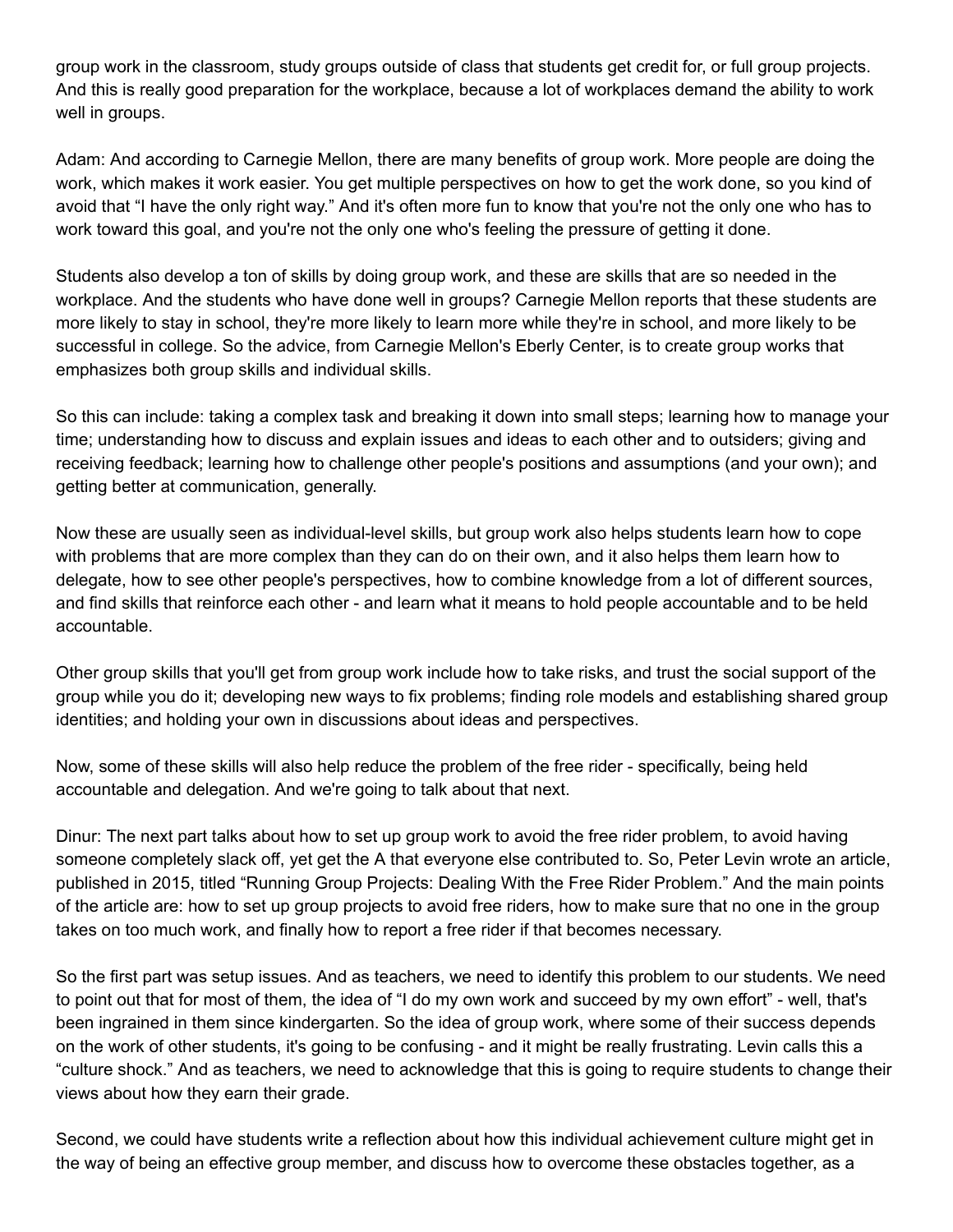class. As part of the reflection, we can have students reflect on how their own culture may change or affect their understanding of "what's okay to do" and "what isn't" when working in a group. Levin says the scope for misunderstanding and upset between students from a "speak your mind" culture and those from an "always be polite and try to reach consensus" culture is huge.

One thing that I've noticed, when I've had my students do group work, is that sometimes there are students who do try and take on too much. They try and be the hero or the she-ro of the group, where they're going to take on the work for three or four people. And that's bad both for the person doing all of the work, and the people who don't have to do the work themselves. And I'll give an example from the world of sports (because why not?): Often, when you see a player in a team sport - and I photograph hockey a lot, so I see this in hockey a lot - when you see a player trying to do everything for the team, they're caught out of position. Their teammates are out of position. And that results in more goals against.

Well, the problem is, is they're trying to do so much that no one else knows how to respond. They don't know what's expected of them. And so what you need to focus on is having clear designated roles. What is each person responsible for? Because, in a group work setting, we're not just trying to see that you know this material; we want to see that you're developing your skills - and if one person is trying to do the work for three or four people, well, that means three or four people are not developing their skills as well as they should. And for the person trying to take on all that work, it can become overwhelming really, really quickly. And that may cause that person to stop working on the project because they're overwhelmed, they don't know what to do, and they really don't want to disappoint their peers.

Adam: And the thing about the hero or the she-ro is sometimes it's a student who can't get out of the individualist mindset. I had a student once who said to me, "Well, I know you want us to do group work, but I refuse. I'm going to do the whole thing myself, and my group members can just cope with the fact that I'm going to do it all."

And I said, "No, you're not. You're not allowed to."

And they're all, "Well, I have to, because I can't trust anyone else to do it as well as I know I can do it."

And of course they got overwhelmed, their group did not get a good grade because most of what they did was shoddy, last-minute and stressed out - because they really did feel that they were the only one who could do it. And this idea of "I'm the only person who can do this right." That's nice. If you've been the overachiever, we understand that that is something that you feel. But that doesn't mean it's the truth.

And I've got to say, Dinur, that the hockey example is great, but I'm also thinking about baseball, 'cause you know that baseball is the one game that I really understand? It doesn't work if the shortstop tries to do the pitcher's job. It doesn't work if the left fielder tries to come in and do the baseman's job, right? And it doesn't work if the runner isn't doing their job, if they're trying to do the batter's job somehow. I mean, it makes it sound really confusing. But in hockey, it's maybe harder to tell what is exactly your job at that moment, because you're all on the ice, you're all running around. Whereas on the baseball field, you have to be, if you're the first baseman, your job is to be at the first base, and so they're not going to appreciate it if you try to cover second base, okay? That's not your job. What is the, what is it that the kids are saying now? "Stay in your lane?" Yeah. So stay in your lane.

Now, one of the things you can do as prep work for group work, especially bigger group work, is have the students, either in their groups or as a class, develop a set of ground rules - this is all Levin, by the way - have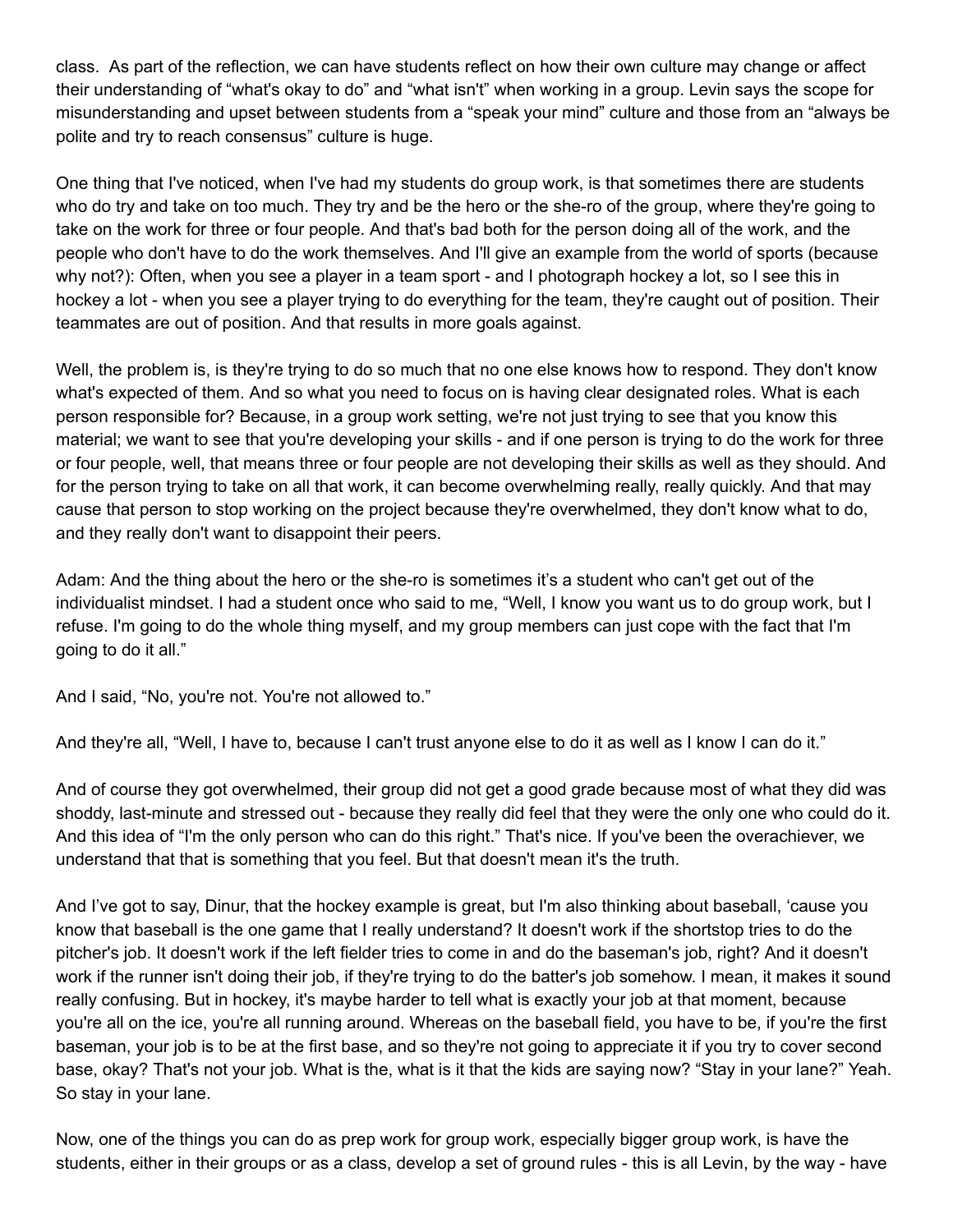them develop a set of ground rules for how they will work as a team, and make sure that at least one of these ground rules outlines how the students will acknowledge each other's contributions to the final project. Because a lot of times students don't think about, "Okay, well, Jerry did these things, and Joselle did those things, and I did these things," and they don't acknowledge Jerry and Joselle, because they're so focused on what they did. And perhaps there could be like a point at which you're required to get together and say, "Okay, Joselle I see that you did this and this and this; that was really great. Jerry, you did these three things and I thought that was awesome," and then you have to learn how to take compliments.

Taking compliments is just as difficult for some students as taking criticism, and group work makes a lot of students resent that they have to do this work and they're not getting acknowledged - but getting acknowledged may be uncomfortable. So if you make sure that there's a ground rule that says "this is how we're going to do it," then people are prepared ahead of time for "this is how I'm going to get acknowledged at some point."

And make sure that another of these ground rules outlines how the students are going to deal with free riders, because Levin acknowledges that a lot of students, even if they're having trouble, if Jerry is not pulling his weight, if he's free riding, they still don't want to be tattletales - because it feels bad to be a tattletale. It feels bad to say, "Hey, Jerry's not pulling his damn weight," and then you don't do it until like two weeks before the end of the semester, and by then, the teacher doesn't have any ability to fix the problem.

So, Levin also suggests putting together a grading rubric that clearly and unambiguously acknowledges group work as the method by which the grade is achieved. So the way I do this is, each student is assigned a part of a project. So if they're doing a big presentation, normally I divide it up into research, presentation and materials. So, materials would be things like the PowerPoint or a handout, or if they give like a quiz or something. And then presentation is the person who is actually standing there and talking. And research is the person who finds out all the information. And so each student gets graded individually on their contribution, and that's half their grade. And then the other half is the average of all the group's grades.

So if Jerry, if I'm giving Jerry 4/5 for presentation, and I'm giving Joselle 5/5 for research, and I'm giving Jimmy a 3/5 for presentation materials, well then I add the three, the four and the five together, which gives an average of four. So that means that Jimmy gets 3+4 which is 7, or 70%; and Jerry gets 4+4 which is 80%; and Joselle gets 5+4 which is 90%. So each of them gets a different grade for the presentation, based on their effort plus a combination of the group's effort.

Now if you have somebody who didn't do anything who was a free rider, then their score is zero, but it doesn't get averaged into the grade. So basically they only get the group grade, they don't get any individual grade at all. And that always tanks their grade, because half of it is group, half of it is individual.

And another thing that you should do, that Levin suggests is: include self and peer assessment as part of the grading rubric. So what I do at this point is, they've all had their grades assigned, they don't know what their grades are, and each student has to submit an evaluation of themselves and their peers on a scale, again, of one to five. And what I tell them is "if everybody gets graded five or everybody gets graded one, I'm ignoring your submission. You have to actually give me a different rating for - a reason for the rating for each person."

So they have to say, "Jerry gets a five, because he was always at meetings and he always helped us out, and when I had to to get some of this research done, he came in and did it for me. I'm giving myself a three, because I think I should have done better on the research, and I'm giving Jimmy a two because he never showed up, he just did what he felt like doing when he felt like doing it, and I really got annoyed with him."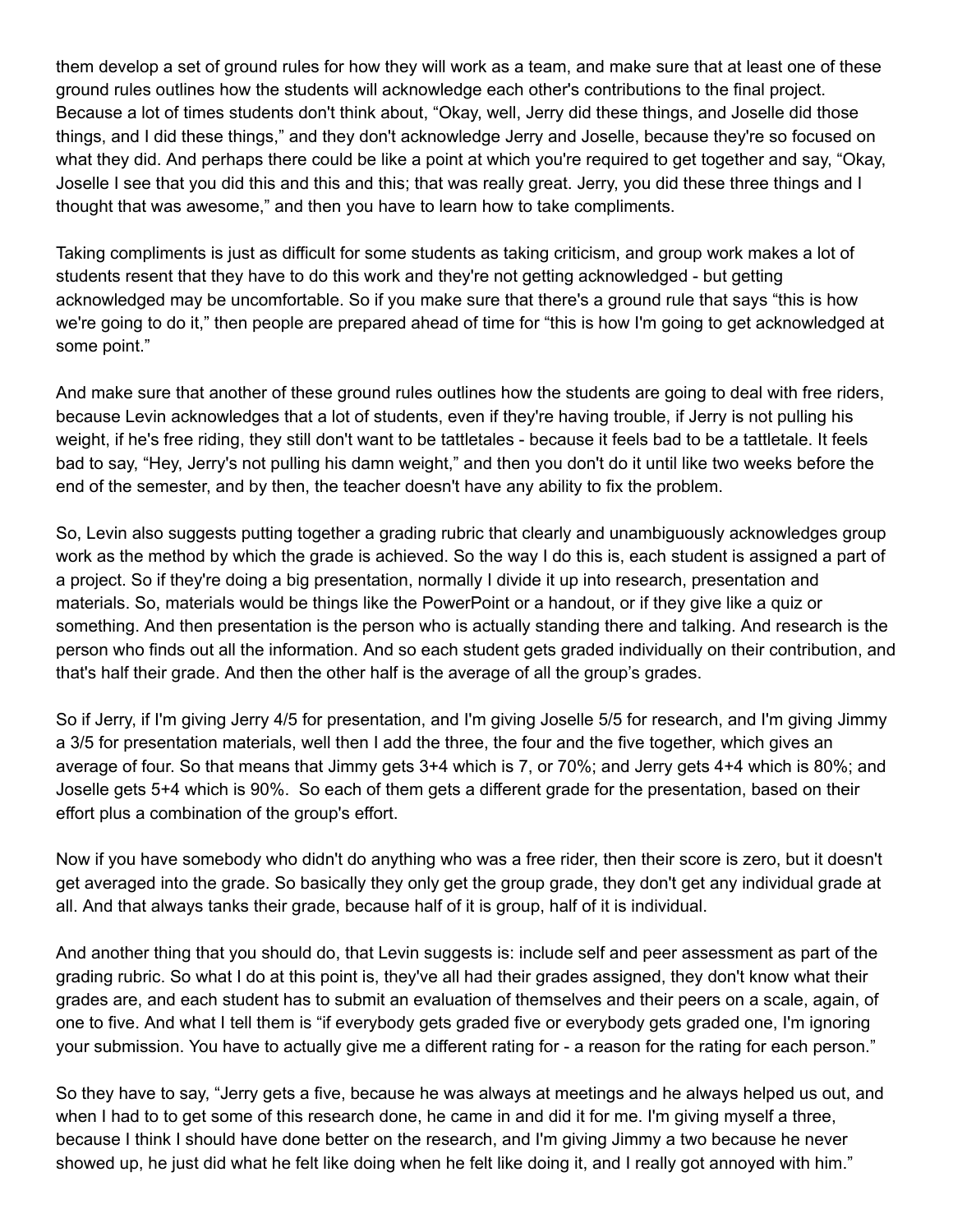And then my rule is, if they got a three, then their grade doesn't change. But if they got above a three, then I add one point to their grade. So if they had a seven, now they have an eight. If they had a six, now they have a seven. And if their grade is, if their grade from their classmates is below a three, then I drop their grade. But it has to be an average across all classmates - what was their score?

So it does take a little work, but it also acknowledges and it makes the students realize their input matters, their effort matters. But they also have to learn how to work in a group, because the grade depends on what the group does as much as it does on what the individual does.

Now the second part of what Levin suggests is to set up the project so nobody can take on too much work. And Dinur has already kind of alluded to this, but the thing you do here is, in a project you're going to define the roles and the tasks, so that each student does have to contribute, but nobody can get buried in taking on too much work. Cause that can lead to what Dinur talked about, withdrawal and the appearance of free riding, even if it's not actually a manipulative attempt to free ride.

And so, again, the way I do this is my responsibilities is in most class projects are research, presentation, and then presentation materials. And each student tells me ahead of time "I'm doing research" or "I'm doing presentation" or "I'm doing materials," and then they have to report on what they're doing across the semester, so that I can see if anybody is starting to drop out, free ride, or get overwhelmed.

Dinur: Now, as teachers, we have to provide a way for students to actually report a free rider to the professor. And Levin suggests, one, is you have each group submit a schedule of tasks and who's performing each task by the second week of the project, because that gives students a chance to meet, to decide and to delegate who does what.

So after you've submitted the schedule of tasks and who's performing them, set up a report that has to be submitted several times during the project, to keep the professor abreast or aware of what's completed and what hasn't been completed yet. This takes away the tattletale issue, and makes the reporting objective, because in the setup report, it's "who is doing what or who will do what."

I would say, in week four, "what is each person doing so far?" And week six or seven, "what is each person doing? What needs to be completed?" And at the end of the project, "what did each person actually do?"

Adam: Now, I have an example from when I was first teaching, like, I was still in my dissertation year. And I was teaching a methods class, and two of the students in a three-person group brought in the surveys that had been performed by their third groupmate. It was about 20 surveys printed out, and they said, "These all have the same handwriting, and they all have really good responses, like, really happy responses, and we think it's her. We think she just did this at the last minute and gave them to us, but they don't look valid."

And so I had that student come in, and sure enough, you know, she had in fact filled all the surveys in herself. She hadn't done any survey work. But it also turned out that she was completely overwhelmed. In her personal life, she had a bunch of things going on that she didn't have a lot of control over. Her job was demanding that she work more hours, despite the fact that she was a full-time college student, and she was the sole caretaker of her ailing mother and a disabled little brother and she was just not getting any sleep. She was exhausted. She was overwhelmed.

This was not free riding. This was desperation.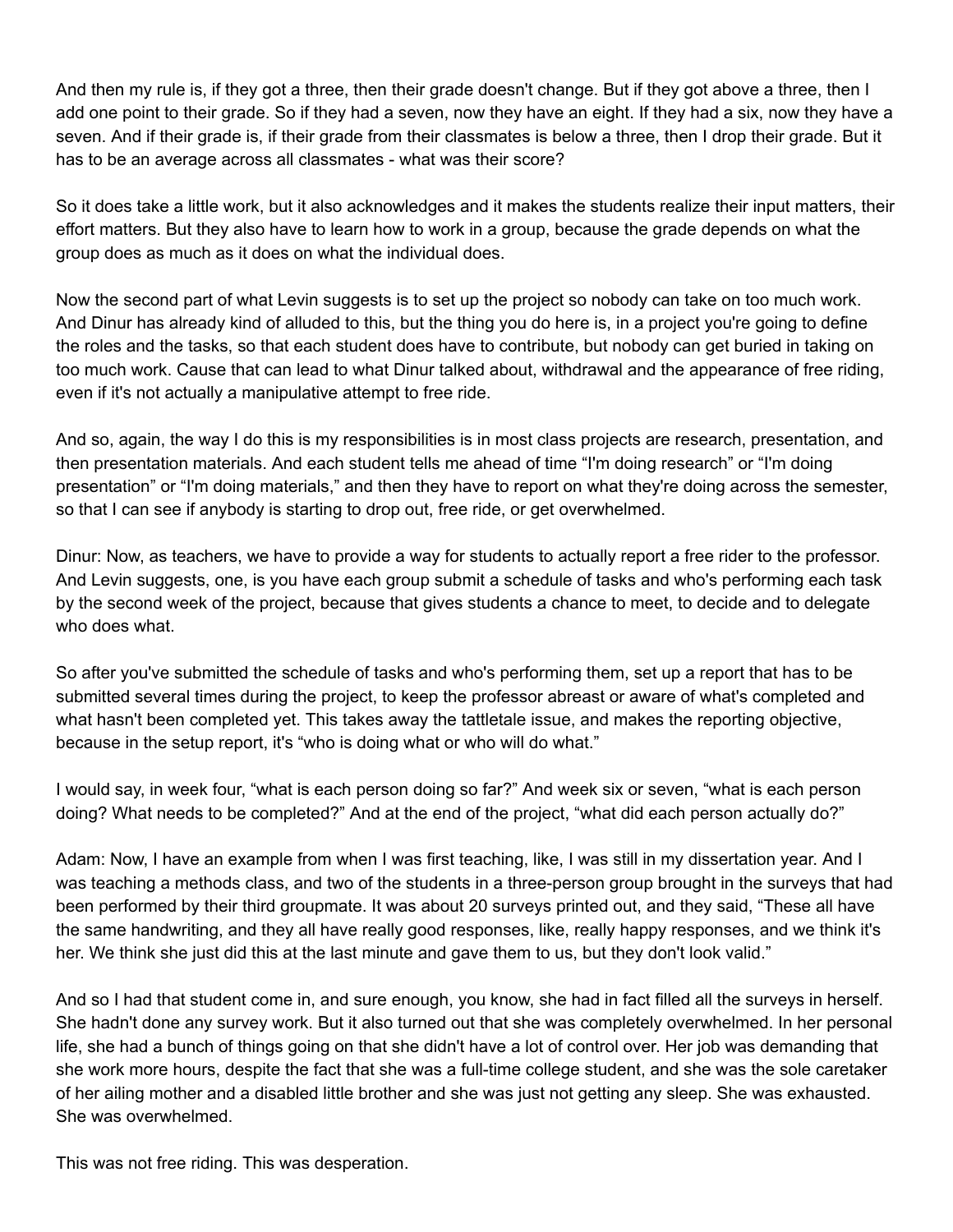Now, she paid the penalty for cheating, but we also got her respite help as I reached out to a center on campus and said, "Hey, I've got a student who's in really bad shape. They've got all these things going on,"

And they're all, "Oh, let's put her through to respite and let's put her through to this other place, and then these folks can help the job understand that they've got to back off because she's really, you know, overwhelmed. We don't want her to have a stroke at the age of 22."

So sometimes, you can look at these reports and say, "Okay, Jenny hasn't turned anything in. We're in a 15-week term and it's week 13. What's going on?" You might want to call Jenny in, and say, "Jenny, what's going on?"

Dinur: And I have an example from an intro class, and it was my first time teaching it at the semester length as an instructor. And I had my students do a group project where, kind of like Adam, they either had to do a survey or they had to do observations, they had to put all of their survey results or their observations together and make sense of it. They had to write a group paper, and they had to present on it.

Well, one of the groups comes up in front of the class, and I see a few of the members on their cell phone, and they're trying to reach people in the group. They're not able to. And for me that raises some red flags, but at the same time I really don't want to try and call out a student one, who isn't there, and two, I don't want, yeah, my students to snitch on one another, especially not in front of their peers.

And so I let it go. But it turns out that the two group members who weren't there did not participate equally in the group project. But I only learned about this after the semester had ended and grades were filed. Two of the students had talked to me privately after the term had ended and said something to the effect of "I don't know if you're aware of this, but these people really didn't do much."

And I said, "I had a feeling about that, but I also really can't call them out. But my big question was, why didn't you come to me earlier when I could have addressed this directly with them?"

Adam: And we've said this before, you know. If you know that there's a problem, if you're having a problem, the earlier you talk to your professor, the better. And so, teachers, we also really have to emphasize this about group work too. I mean, if you're having problems with your group and it's week four, now's the time to come talk to me, not week 14. I can't do much in week 14. In week four, we can still find a way to fix this problem.

So, how do students and teachers use this? We've already talked some about each of these, but let's go specifically. Let's drill down a little bit. So here are some things that students can do when you are setting up and working on group projects. First, when you're establishing those ground rules, bring up your concerns, bring up your past experiences with groups, with free riders, and suggest ground rules that will stop, or counteract, or in some way minimize those problems - make them harder to happen.

Dinur: Come up with clear ideas about who's responsible for what part or parts of the project. Who does the surveys? Who analyzes the data? Who writes it up? Who makes the PowerPoint? Who does the talking in front of the class? That way everyone knows what is expected of them.

Oh, help one another out. But help means that everyone is chipping in. It does not mean that one person does 90% of the group's work and everyone else does a combined 10%. That's not fair to the person doing 90; it's not fair to the people doing the 10% combined.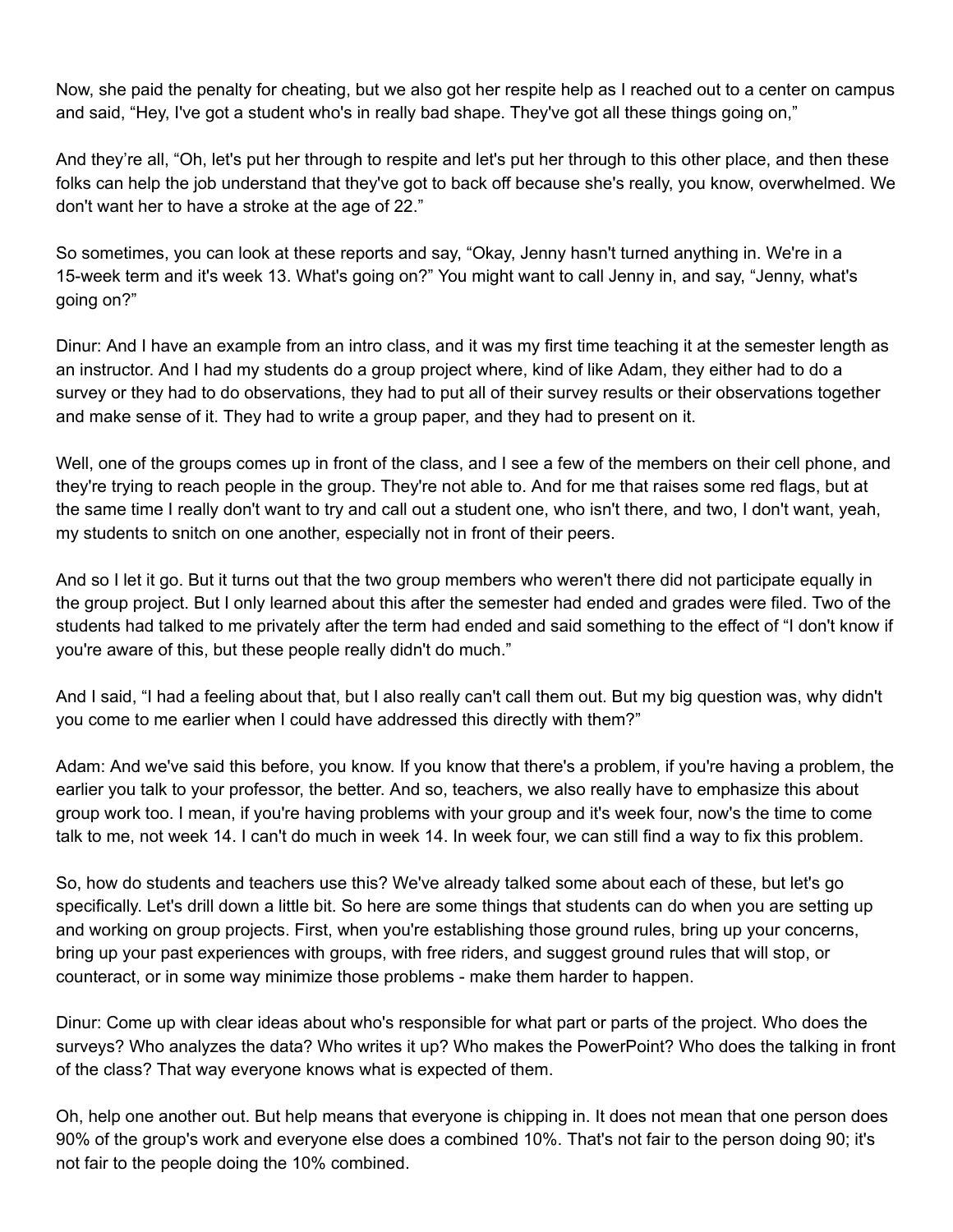If you're doing a group project, then be an active, consistent participant in your group. Contribute to the discussion and the final product, whether that's the paper, the project, the presentation - because your group members are going to respect you and reward you if you do, and they can punish you with the low grade if they do not - and that in turn leads you to having to deal with a very displeased professor.

Adam: Yeah, avoid the displeased professor.

So, split up the tasks evenly. Or if someone just can't do one part, then allow them to substitute one task for another. So, if they can't present, they can write more of the paper. The groups that I have my students work in are usually six students, and there are three parts of the project. There are three main tasks, so each person should, there should be two people doing presentation, two people doing research, two people doing materials. But maybe there's a person who they volunteered to do presentation and they got laryngitis.

Okay, what are you going to do? Are you going to make them (whispering) talk like this? Or are you going to actually have them say, "Okay, you can go work on research. You can split that up with Tony and Jerry, because, you know, they're having a lot of trouble finding some of this research, so maybe you can help them." Okay.

Try to be kind when it comes to that. Don't demand that someone do what they really can't do. If you've got someone with social anxiety, forcing them to speak in public? That's not kind to them and it's not going to help them. And contrary to popular belief, not everybody has to know how to public speak in order to be successful.

Dinur: Now, when you're in a group, you want to communicate clearly with your group regarding your schedules, your expectations, progress, and problems. Problems are part of research. Research rarely happens in a smooth line. And so you have to learn how to work around obstacles that you did not expect, but don't keep your group waiting if something comes up. Let them know in a timely fashion, so that changes can be made, people can adapt.

Adam: And "a timely fashion" doesn't mean two weeks later. It means "on the day," if possible, and "the day after," if not. And this is why you should exchange text messages; this why you should exchange email addresses, and why you should check all of those things on the regular.

Now teachers, here's some ways that you can work on developing group projects that don't allow for free riders. First, set up an alternative assignment that free riders might have to perform if they're removed from a group for free riding. And make sure that this assignment is one that is valid, but is one that students will really want to avoid if they can, to give them an incentive to do the group work that they agreed to do.

Dinur: And both Adam and I tend to have several individual components on our group projects. So for me, students had to think of possible research topics, whether they wanted to research them by doing short surveys, or by doing field notes and observations. And I would group students based on either what they wanted to study or the way they wanted to study it. So if I had a group of three or four people that really wanted to do field notes and observations, more qualitative work, I put them together, even if they had different ideas.

If I have different students that are interested in looking at cheating at school, I would have them work together, and they could figure out how they wanted to do that. But once the students were in groups, I had them submit individual components. So they had to each give me five to 10 survey questions that they wanted to include. They had to include their own research observations, if they were doing field notes, so that I knew what each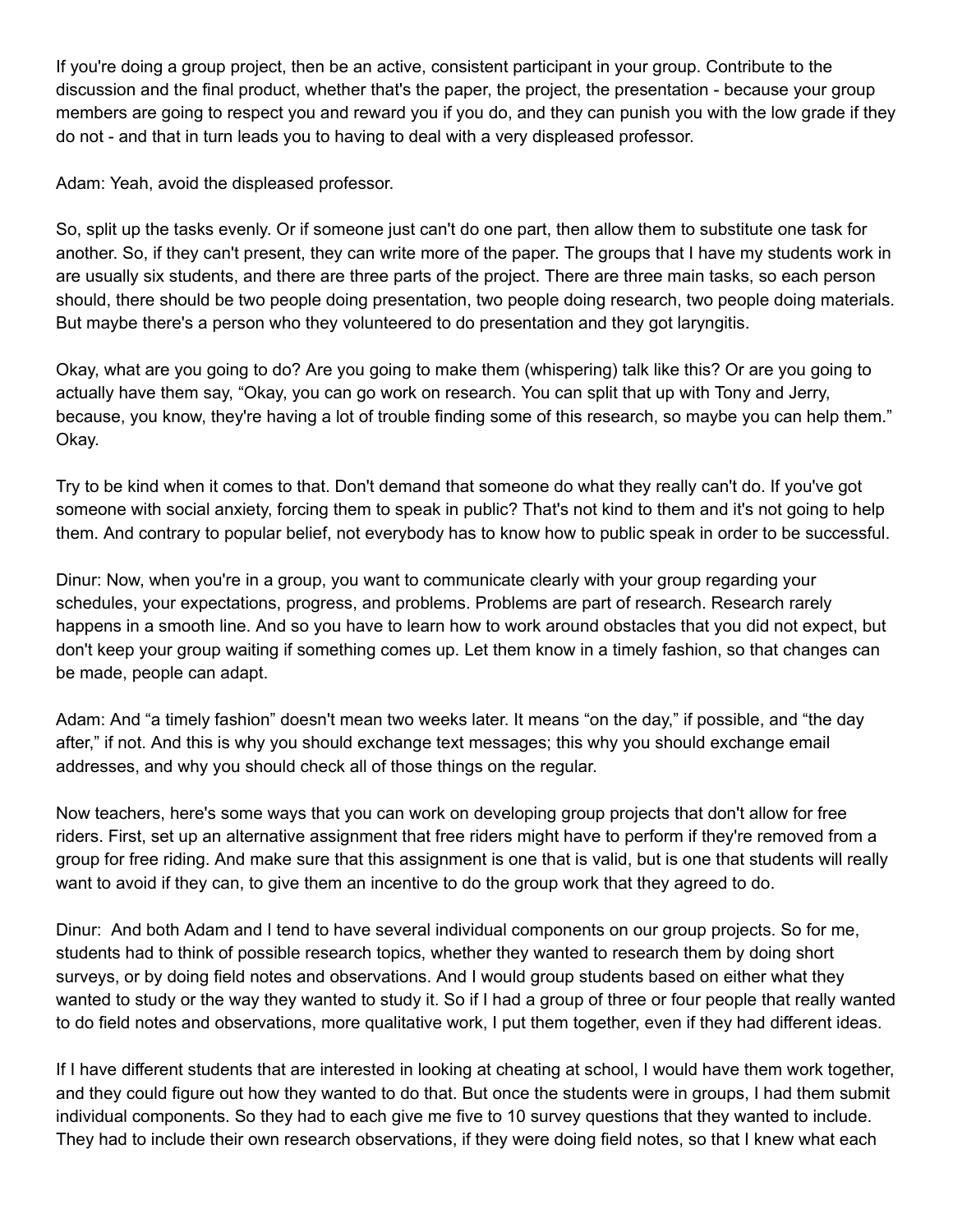person was contributing. And in the past, I have had students evaluate one another in terms of their contributions to the group.

Now, generally students tend to be really nice towards one another. If we're grading one another on a scale of one to 10, most students are pretty generous and give scores of 8 to 10 out of 10, because no one wants to look like a jerk who's just downgrading their peer. So, if I see that a student is consistently getting scores of seven or lower, that's a really big sign of concern for me, because that's pretty harsh by student standards. And I let students know this. Now that might not eliminate the free rider completely, but it reduces it, because no one wants to look bad in front of their peers, and they know that I'm aware that students can be pretty generous towards one another.

Adam: And one thing that I do with my methods classes, specifically, is I will have them come up with a hypothesis on their own. So every student comes up with three hypotheses that they would like to test. And then, if that's as far as they want to go, that's fine. It's, it's kind of like the equivalent of the annotated bibliography. Develop a hypothesis, right? And develop some research. Find some sources for it.

But then if they want to go further, they have to build their own research team. And what they do is, they take their hypothesis that they liked the best, and they put it up on the learning management system in a message board that I established for this, "Hey, I want to research how poverty increases crime. Anybody want to work with me?"

And this is something that they have to do in the real world. If you want to assemble a research team, right, you've got to find people who want to work with you. And so then I will have them rate each other in similar ways, but I'll have them pick their own groups - because if they pick their own groups, they're more likely to actually work on the group work, because they know each other, they're friends, right? They like each other. Okay.

Dinur: Now we've talked a lot about the free riders, but another issue to watch for is group chemistry and communication. So I was teaching a methods course, and this was at a school that used the quarter system, meaning 10-week terms, and in week eight out of ten, one of my students asked to meet with me privately because there was a conflict within the group.

And the student came to me, she was in tears, she was frustrated, and she says, "I'm being shut out by my group. I'm being frozen out of the group chat."

So I ask, "Okay, where is the rest of your group?"

She goes, "Well, they're meeting with the teaching assistant."

I said, "Okay, let me talk to the teaching assistant. We'll see what's going on and what we can do."

And either later that day or the day after, I met with the TA, and the TA tells me, "Yeah, the group was complaining about the student because they're saying she called their ideas stupid."

My initial response was, "You have got to be kidding me." (And I used a much stronger term than "kidding.") But I asked, "Is there any chance that this could be a misunderstanding? Maybe it was meant in jest, or something got lost in translation?"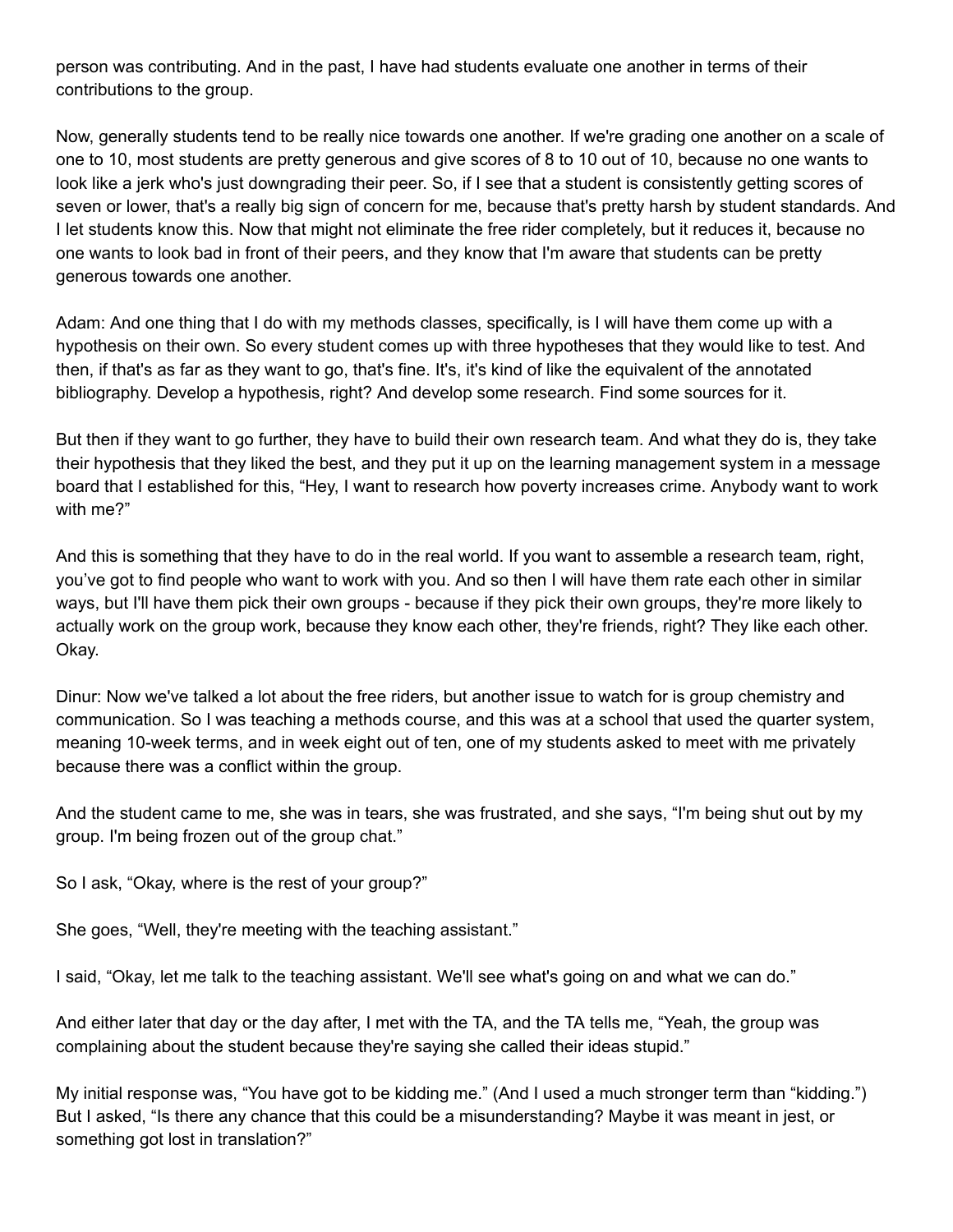And she goes, "No. Like they were pretty adamant. She called their ideas stupid and they're upset about it."

Well, this highlights the importance of being able to work productively together and how words and attitudes can really shape a group dynamic, because how would you like it if you're on the receiving end of that comment? You know, you're trying to think of a problem for this class. You didn't have it ton of control over the assignment, and now one of your peers is calling your ideas stupid? That's not going to make you feel good. If it wouldn't make you feel good, why do that?

There are constructive ways of phrasing it. You could say, "I don't think that's the best way we could approach this question. I think we could do A, B or C," or, "I like this approach, but what if we tweak the question a little?" Because part of working in a group is learning to communicate and compromise and see what works well together.

Now, because it was so late in the term, I didn't feel comfortable telling that student, "Well, you're going to do a group project individually on your own," because I don't think that I could have fairly asked a person to come up with a survey question, analyze it, write a paper, and then present in front of their peers. And so I asked the group, "Would you be willing to tough this one out and to work together? I'm not asking you to love one another, but I am asking you to work together."

And to their credit, the group said, "You know what? We'll work together on this."

Now, that said, in the workplace, after you graduate, there are jerks and there are free riders, and learning how to overcome these obstacles now, in class? Well, that's a skill that's going to help set you up for success in the workplace. And look, Adam and I realize this is not ideal, but it is a way of framing a bad situation as something better - knowing that this might not be the only time that someone's being a free rider, or the only time that someone's not communicating clearly in a group, or that someone's a jerk. It's - and it's unfortunate life and work experience, but it is eventually a resource that you may have to draw on.

Adam: Now, if you have group projects, have one or two people per group act as spokespeople or liaisons. If there are concerns like this within the group. Or, offer a chance for group members to evaluate one another and have that be part of their group grade, 'cause that acts as a reward for working well together. And it also acts as a punishment for people who are trying to be free riders.

And if you assign group projects, make sure that there is work that each member can do, and offer a variety of tasks inside the project. For example, if you have a group presentation and a paper about it, ideally everyone helps with both the writing and the presenting, but if there are especially shy members in the group, make it so that they can do the lion's share of the writing. Then they don't have to speak. Allow for task substitution, but not total avoidance of the task. We want them to learn something, even if it's not everything.

Dinur: So that's what we have for you in Episode 45**.** If you're finding this podcast helpful, please share it with your friends! We're always hoping to get new subscribers, so we can help more people. You can find us on Apple Podcasts, Spotify, and Android. We're hosted on Blubrry.com. Also, we'd appreciate it if you wrote a review of this podcast on Apple Podcasts.

Adam: Be sure to join us next week for Episode 46, when we'll talk about how to approach a professor when you need help that isn't academic.